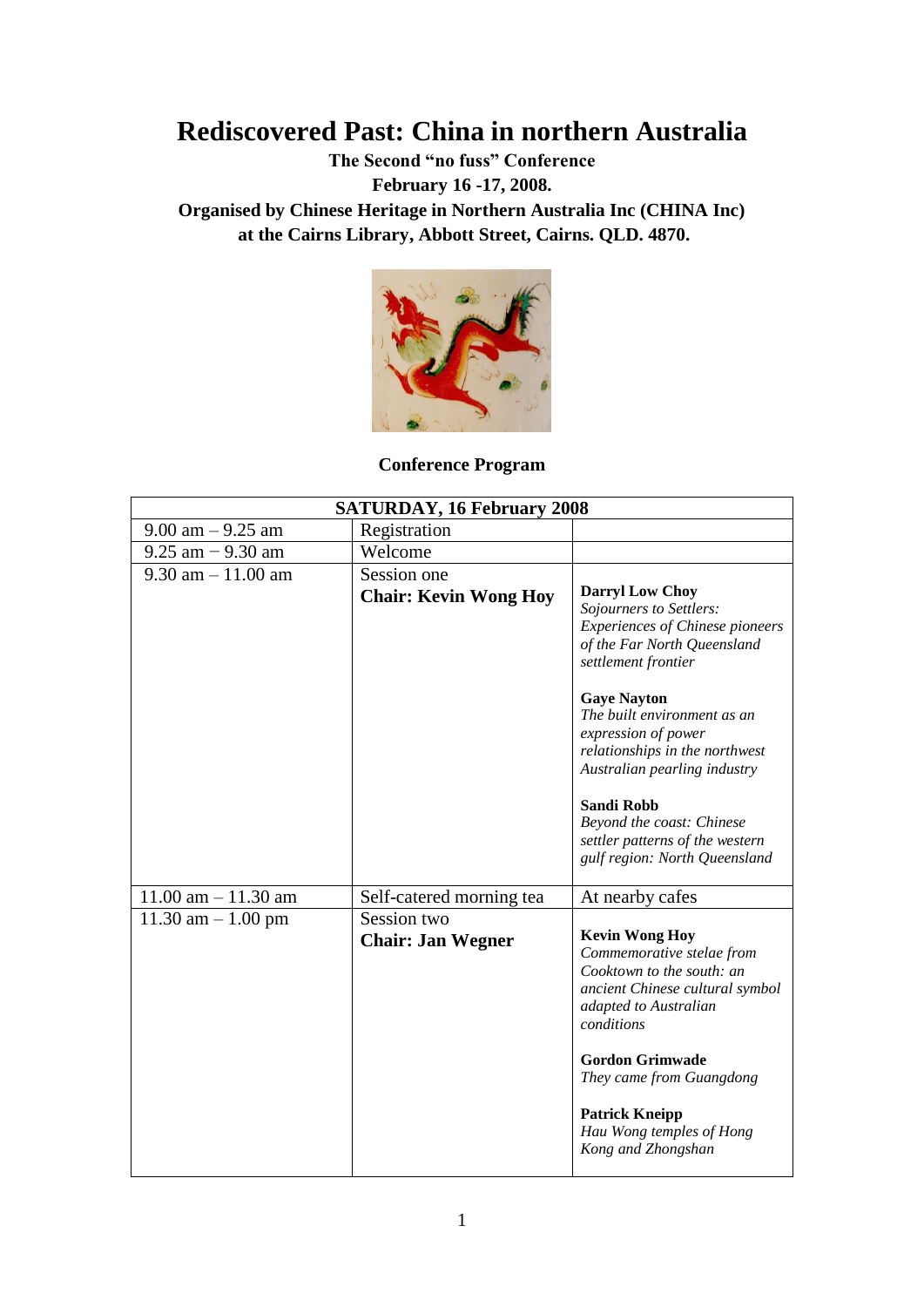| $1.00 \text{ pm} - 2.30 \text{ pm}$ | Self-catered lunch                                                                  | Night market cafes                                                                                                                                                                                                                                                                                                                                                                            |
|-------------------------------------|-------------------------------------------------------------------------------------|-----------------------------------------------------------------------------------------------------------------------------------------------------------------------------------------------------------------------------------------------------------------------------------------------------------------------------------------------------------------------------------------------|
| $2.30$ pm $-4.00$ pm                | Session three                                                                       |                                                                                                                                                                                                                                                                                                                                                                                               |
|                                     | <b>Chair: Darryl Low Chow</b>                                                       | <b>Kevin Rains</b><br>Sharing the fringe: Chinese and<br>Aboriginal relations in North<br>Queensland                                                                                                                                                                                                                                                                                          |
|                                     |                                                                                     | <b>Alastair Kennedy</b><br>The Assassin of Gallipoli &<br>other Chinese Australian heroes<br>of World War 1                                                                                                                                                                                                                                                                                   |
|                                     |                                                                                     | <b>Kevin Wong Hoy</b><br>Unpardonable indifference:<br>northern Chinese Australians-<br>in-need between 1901 and 1973                                                                                                                                                                                                                                                                         |
| $4.00 \text{ pm} - 4.30 \text{ pm}$ | Self-catered afternoon tea                                                          |                                                                                                                                                                                                                                                                                                                                                                                               |
| $4.30$ pm $- 5.00$ pm               | Session four<br><b>Chair: Sandi Robb</b>                                            | <b>Leonie Ryder</b><br>The beginnings of ginger<br>growing in Australia                                                                                                                                                                                                                                                                                                                       |
|                                     |                                                                                     | <b>Kevin Rains</b><br>Digging but not for gold: the<br>Chinese market gardeners of<br>Cooktown                                                                                                                                                                                                                                                                                                |
|                                     |                                                                                     | <b>Gordon Grimwade</b><br>Roast Pork                                                                                                                                                                                                                                                                                                                                                          |
| 5.00 pm CHINA Inc AGM for members   |                                                                                     |                                                                                                                                                                                                                                                                                                                                                                                               |
|                                     | 7.30 pm - Conference dinner at Reef Casino, Pacific Flavours Brasserie, 35 Wharf St |                                                                                                                                                                                                                                                                                                                                                                                               |
|                                     | <b>SUNDAY, 17 February 2008</b>                                                     |                                                                                                                                                                                                                                                                                                                                                                                               |
| $9.00$ am $-9.30$ am                | Registration                                                                        |                                                                                                                                                                                                                                                                                                                                                                                               |
| $9.30$ am $-11.00$ am               | Session five: Local                                                                 |                                                                                                                                                                                                                                                                                                                                                                                               |
|                                     | communities session<br><b>Chair: Kevin Rains</b>                                    | John & Bev Shay<br>A productive community                                                                                                                                                                                                                                                                                                                                                     |
|                                     |                                                                                     | <b>Croydon Visitor Information</b><br>Centre<br>Yin and Yang: Opposing forces<br>that can both produce one<br>another and overcome one<br>another<br><b>Cairns And District Chinese</b><br><b>Association Inc (CADCAI)</b><br><b>Group presentation by Mary</b><br>Low, Julie Ramsbotham and<br><b>Darryl Thomas</b><br>Inspiration from the Past: the<br>Lit Sung Goong temple<br>collection |
| $11.00$ am $- 11.30$ am             | Self-catered morning tea                                                            | At nearby cafes                                                                                                                                                                                                                                                                                                                                                                               |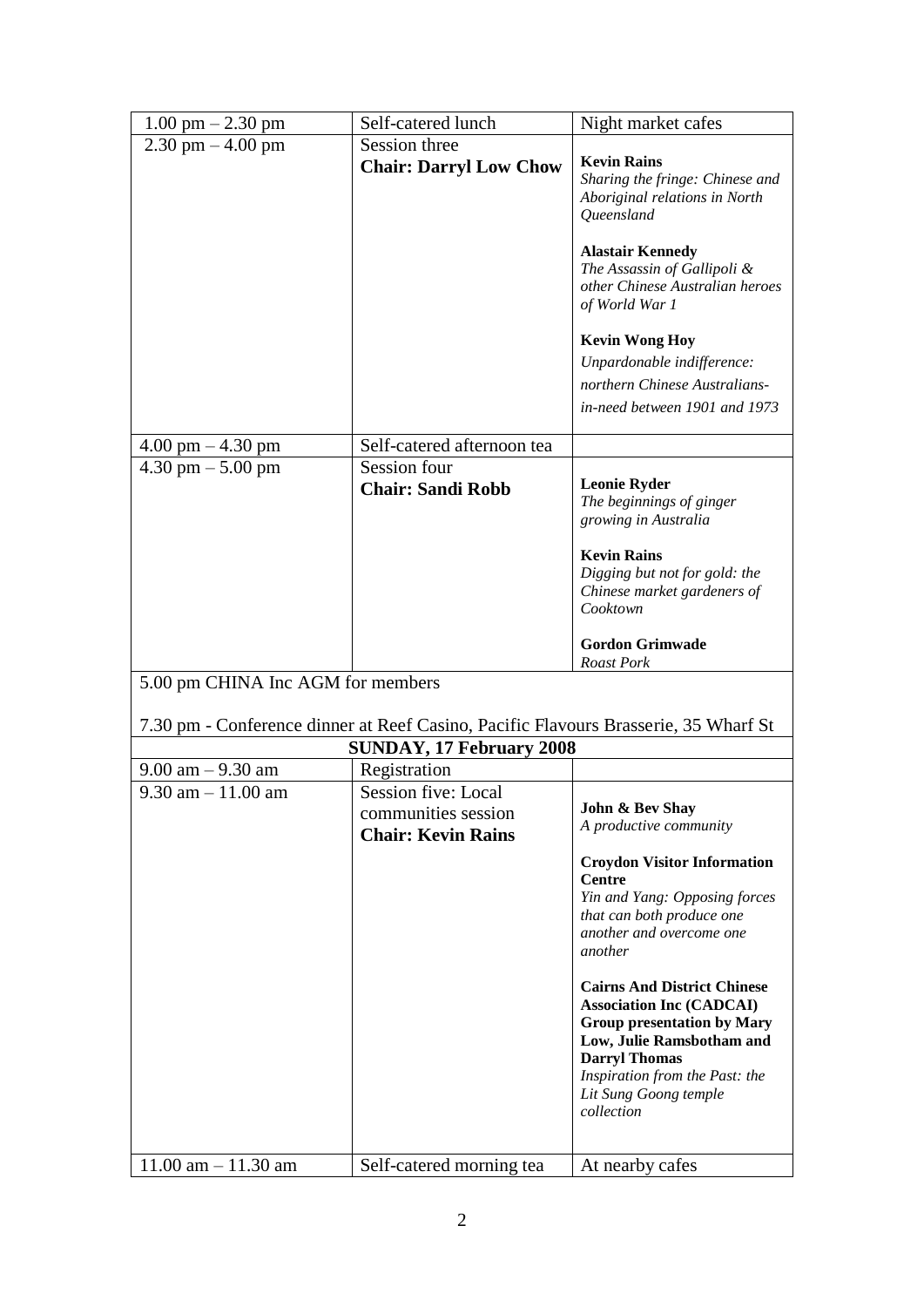| $11.30$ am $-1.00$ pm                                                   | Session six, practical<br>workshop and closure | <b>Jan Wegner</b>                                          |
|-------------------------------------------------------------------------|------------------------------------------------|------------------------------------------------------------|
|                                                                         |                                                | Workshop: Protecting Chinese<br>Australian heritage places |
| 1.30 pm Yumcha at the Golden Boat Restaurant, 34-40 Lake Street, Cairns |                                                |                                                            |

*Forward conference registration before 8 February 2008 by cheque or M/O made payable to Chinese Heritage in Northern Australia Inc. Registration can also be paid for on the day at the conference venue. Receipts issued at conference.*

| Full conference                                     | AUD\$30.00 |  |
|-----------------------------------------------------|------------|--|
| 16 Feb only - AUD\$20.00   17 Feb only - AUD\$10.00 |            |  |
| Conference dinner and lunches are pay-as-you-go     |            |  |

Post your registration fee to Kevin Rains at 5 Railway Street EAST IPSWICH QLD 4305

### **PRESENTER ABSTRACTS**

# **Cairns and District Chinese Association Inc (CADCAI)**

**Group presentation by Mary Low, Julie Ramsbotham and Darryl Thomas**

### *Inspiration from the Past: the Lit Sung Goong temple collection*

At the inaugural CHINA conference in 2006 CADCAI gave a brief presentation about the history of the Lit Sung Goong temple collection and CADCAI's invigorated role as custodian this significant NQ treasure.

This paper will report on the activities of the CADCAI heritage group in safeguarding the collection since the 2005 conference – their challenges and achievements during the past and two years, and current and future projects. It will reflect on how the collection has impacted on the community and conclude with a slide show (power point) of significant objects from the collection.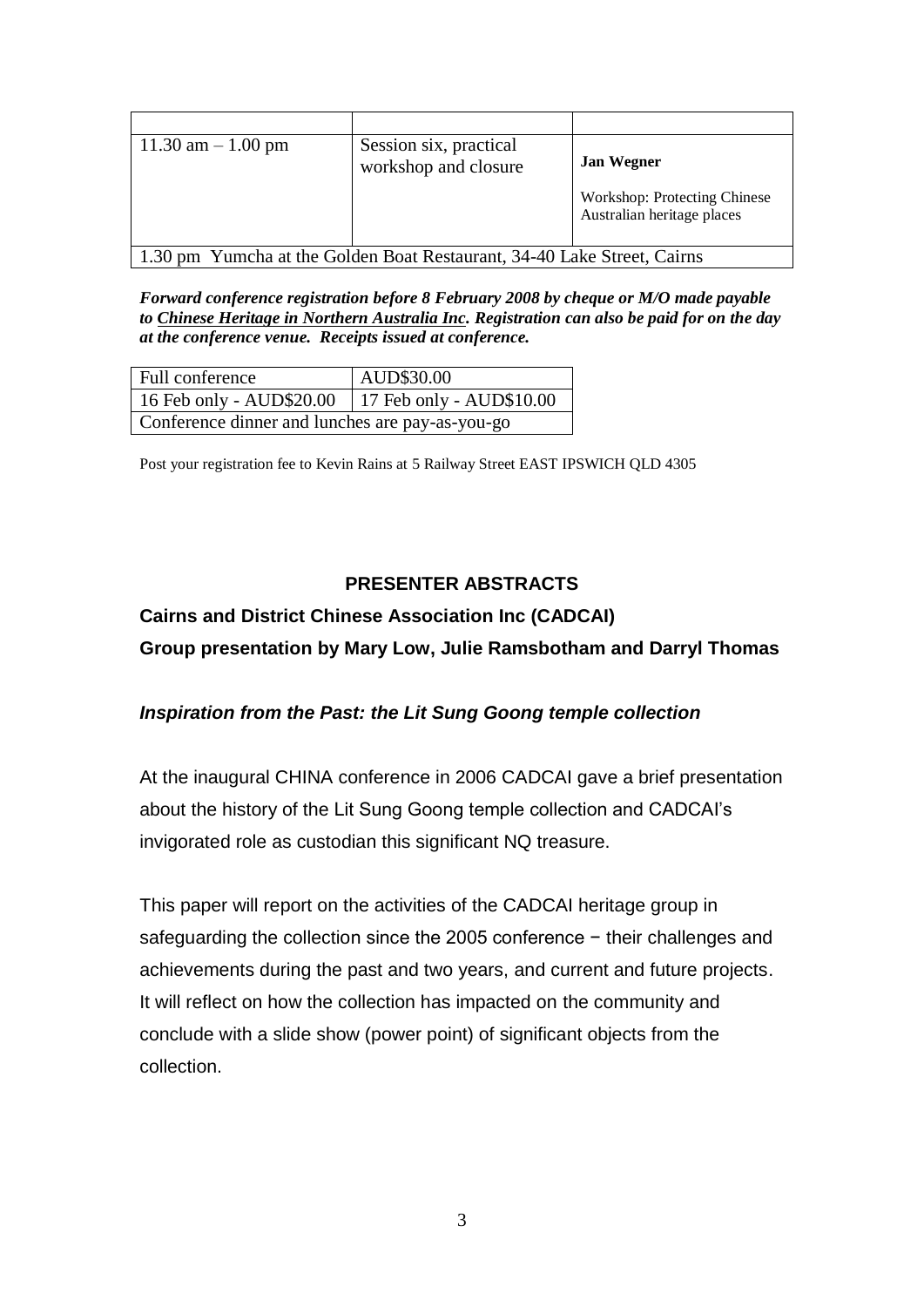### **Croydon Visitor Information Centre**

### *Yin and Yang: Opposing forces that can both produce one another and overcome one another.*

When gold was discovered in Croydon, in 1885 – the population explosion began. The new arrivals had many differences e.g. Race, culture & religions – but shared one common goal or should I say gold – to strike it rich!

In our presentation, we would like to build an overall picture of the contribution the Chinese had to our community, by honouring the ingenuity of these industrious people and praising their efforts in helping to establish Croydon − in 1900 – to the fourth largest town in Queensland.

Chinese migrants not only had to deal with the harsh new landscape, but in addition − faced vilification & discrimination on an extreme level and in many different realms. Our paper will describe some of the many success stories and to give credit to the Chinese business community who helped pioneer the development of Croydon.

**Gordon Grimwade Gordon Grimwade & Associates**

### *They came from Guangdong*

Guangdong province, Southern China was home for most Chinese migrants to Australia in the  $19<sup>th</sup>$  century. This illustrated paper looks at some of the elements of modern Guangdong and the connections between sites like temples and other buildings and pioneer Chinese in Australia. Many smaller temples, not surprisingly, reflect elements of style found within their counterpart Australian structures. Sometimes, however, the likeness is almost uncanny. Overseas Chinese were able to fund the construction of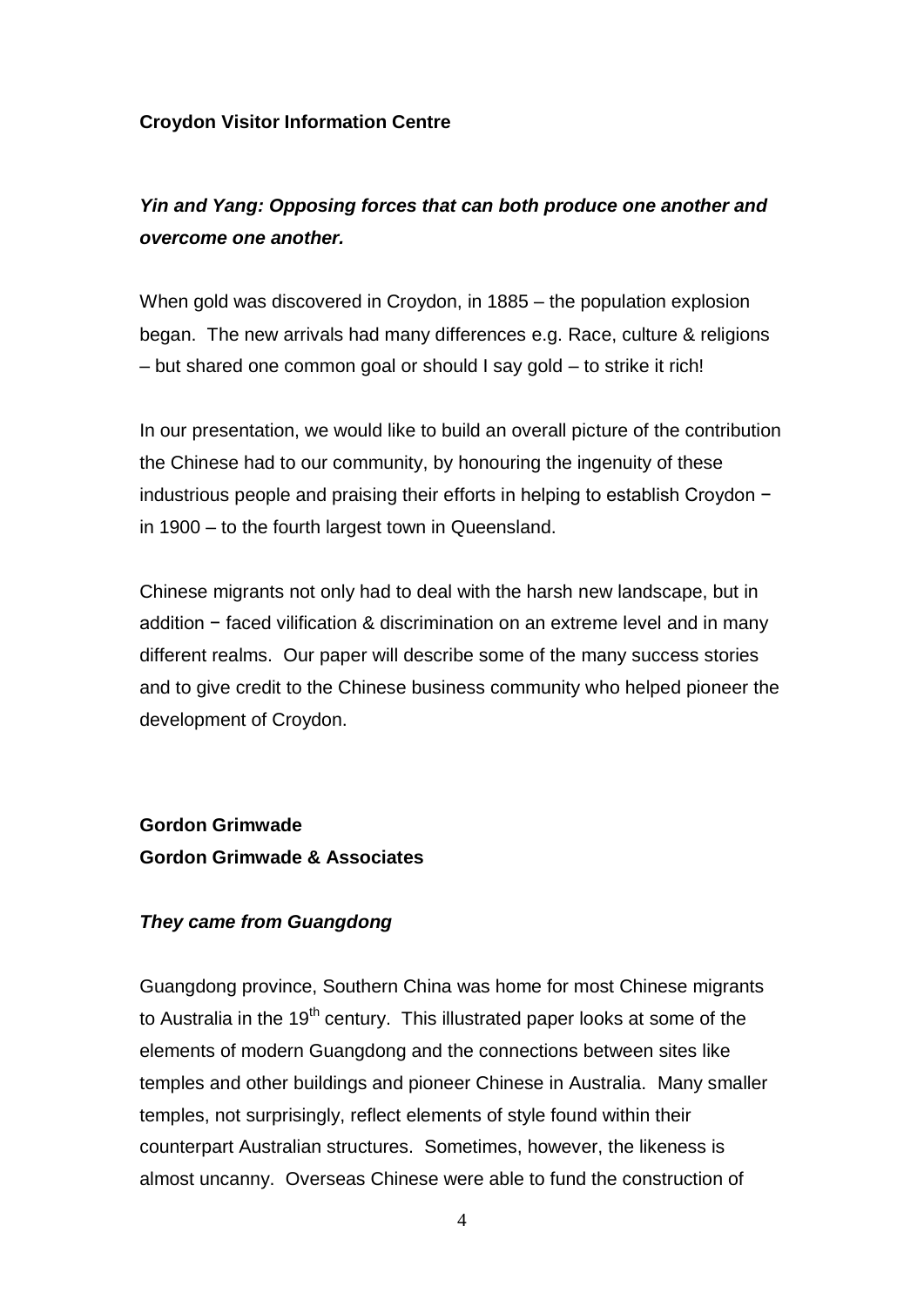schools and libraries and the world heritage listed towers of Dailou. Such philanthropy clearly dispels notions that Chinese migrants were uneducated peasants trying to strike it rich quickly.

The paper is based on a two-week study tour funded by the Australia China Council, and the Guangdong Provincial Government as part of a larger National Trust of Queensland research project to explore the links between north Australian sites and Guangdong province.

### *Roast pork*

There is a substantial body of literature on Chinese pig ovens in Australasia. Relict ovens have been reported from Pine Creek, Northern Territory, to NE Tasmania and the Palmer Goldfield, Qld within Australia. Across the Tasman there are reports of ovens in both North and South Island. The author was fortunate to witness a contemporary pig roasting near Auckland. This illustrated paper explains the process of whole pig roasting as an aid to understanding how earlier 'pig roasting ovens' may have been used.

**Alastair Kennedy Australian National University**

### *The Assassin of Gallipoli & other Chinese Australian heroes of World War 1*

The 1911 census indicated there were less than 1500 full Chinese born in Australia and about 3000 with some Chinese ancestry. Given at least half would have been female and a third of the males would have been children and the elderly, the number of Chinese Australians available to serve in the AIF would have been quite low. Yet, despite the uneven imposition of a recruitment bar on non-whites and the fact that China did not enter the war until 1917 (thus in theory barring Chinese from becoming combatants) at least 26 World War I veterans feature on the Australian War Museum's Chinese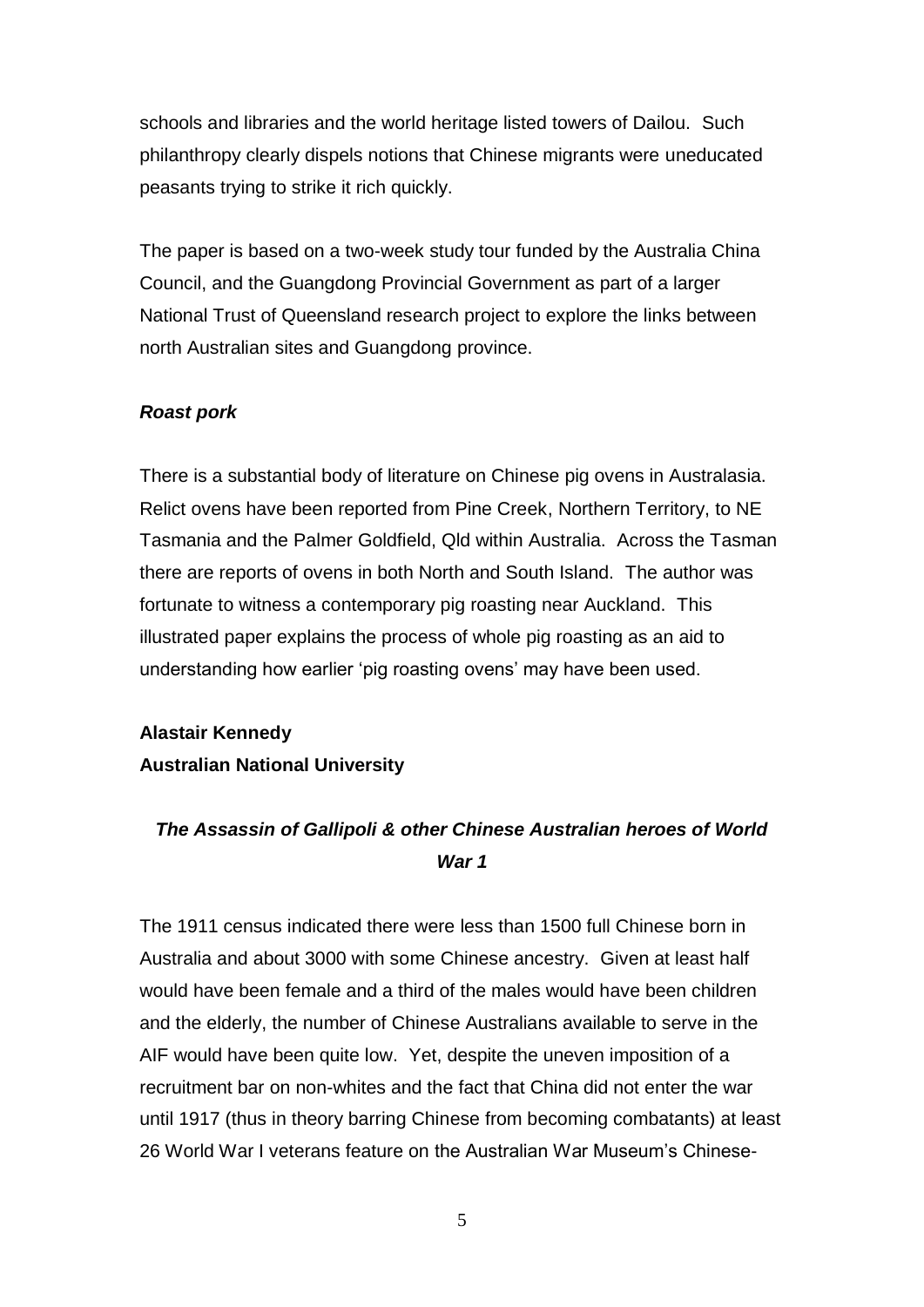Australian Honour List and the War Memorial on the corner of Dixon and Liverpool Streets in Sydney.

At least three of these were Chinese Australians from northern Australia, probably the most famous being Billy Sing, 'The Assassin of Gallipoli', a former Queensland kangaroo shooter from Clermont who enlisted in the 5<sup>th</sup> Light Horse in Proserpine in October 1914. He saw action in Gallipoli and the Western Front earning a DCM and a Croix de Guerre.

From the AWM and National Archive's records, I have compiled a short presentation setting out some of the acts of bravery attributed to these gallant men and what happened to those who survived the War.

### **Patrick Kneipp**

### *Hau Wong temples of Hong Kong and Zhongshan*

This paper presents some preliminary findings, from a recent trip to China, on the nature and distribution of Hau Wong temples. It explores the notion that in China these temples have a limited geographical distribution to the Pearl River delta, and that this phenomenon can, in part, be connected to the story of an historical figure, Yeung Leung Jit, who played a significant role in the imperial court during the final days of the Song Dynasty. It also looks at the relationship between the Atherton Hau Wong temple and those extant in China, finding that there are many similarities. Furthermore, the Atherton example can be seen as equal in terms of age and the quality of internal furniture.

# **Associate Professor Darryl Low Choy Griffith University**

*Sojourners to Settlers: Experiences of Chinese pioneers of the Far North Queensland settlement frontier*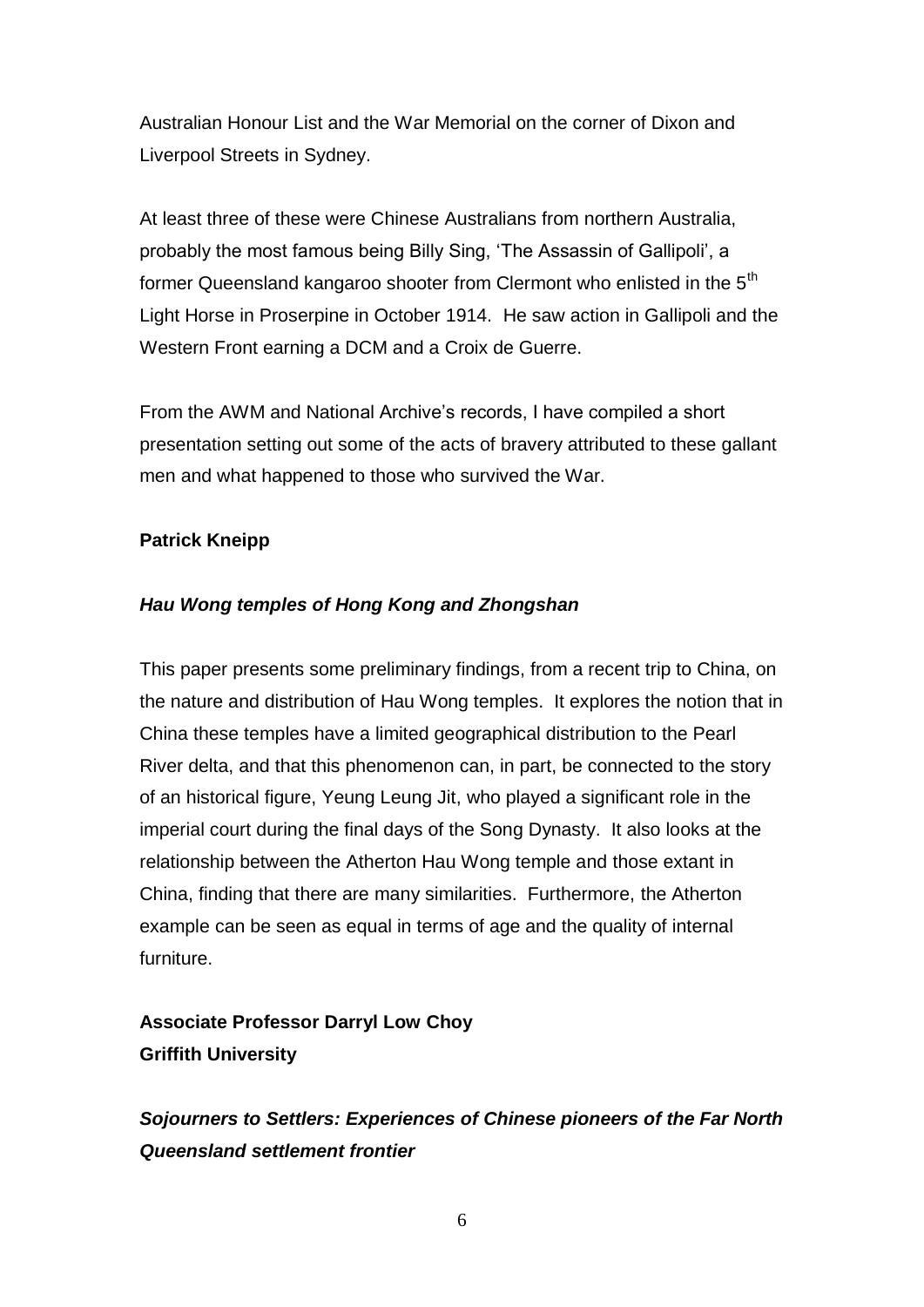The majority of Chinese sojourners who arrived on Australian shores during the 1800s were seeking fortunes for themselves and their families from the many gold strikes that characterised that era. Whilst the majority of these sojourners returned to their homeland at the end of the gold rushes, many through forced repatriation, others went to great lengths to settle themselves and their families permanently in Australia. This raises the question as to their motives, especially in the face of the blatant discrimination that they encountered. Of interest also are the strategies/methods that they employed to secure their place in the emergent Australian nation which was dominated by a largely European society.

The paper will utilise the experiences of the author's paternal and maternal families utilising both written and oral historical evidence. Drawing on family and official primary and secondary sources, the paper will seek to answer the questions posed. It will also examine the pioneering efforts of four Chinese Australian families and their contributions to the settlement and development of Far North Queensland frontier.

The paper and presentation will be supported by photographic sources.

#### **Gaye Nayton**

### *The built environment as an expression of power relationships in the northwest Australian pearling industry*

This paper demonstrates that class and ethnicity played a central role in developing power relationships within the Northwest pearling industry in Australia. Urban locational theory and Paynter's (1982) "Strategies of Domination and Resistance" have been used to analyse power and resistance as they developed and were expressed in historical documents and the built environment of Cossack and Broome.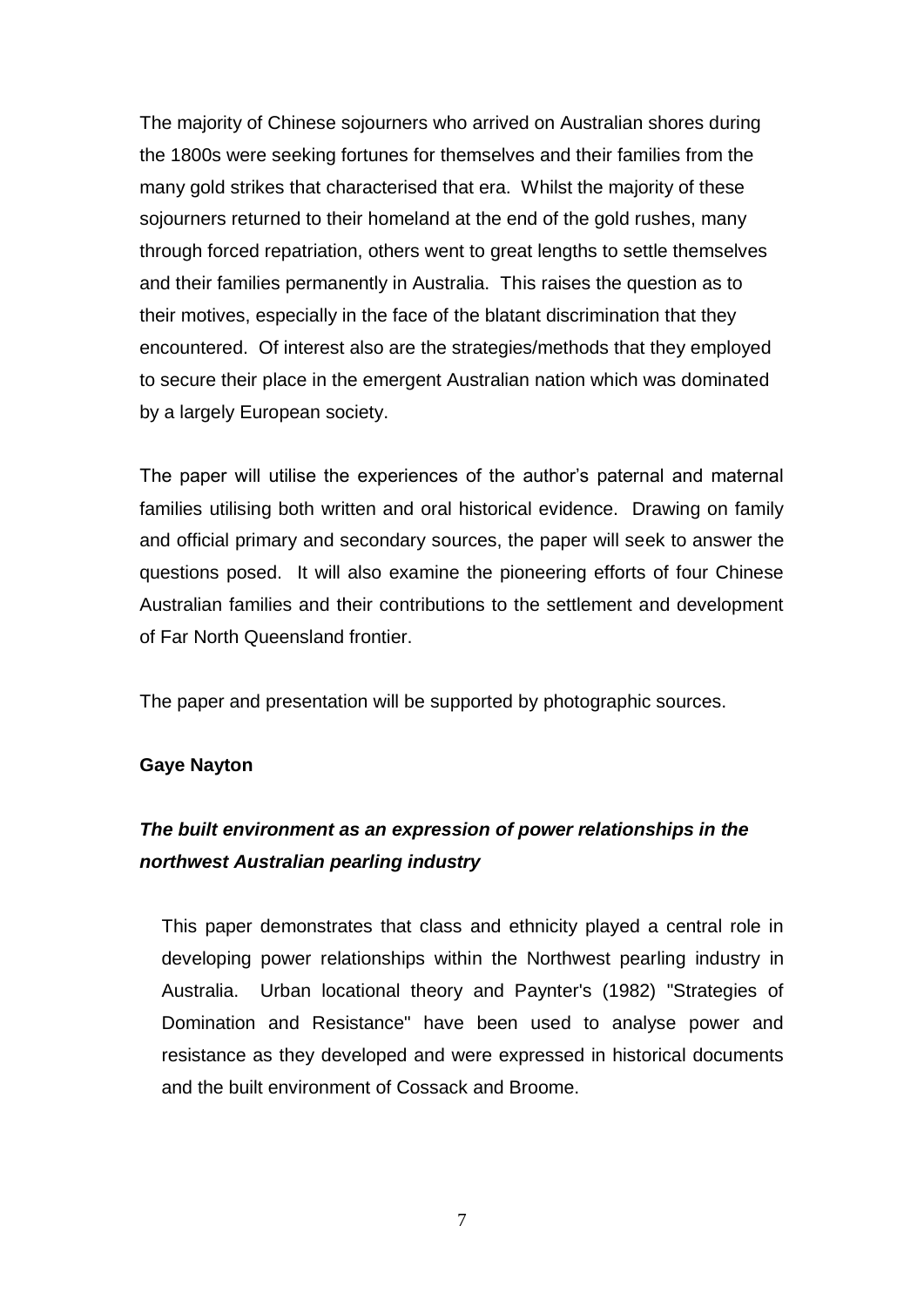The towns represent two phases in the pearling industry: skin diving and hard-hat diving. The change in technology between the phases reworked the social and built environment of the pearling industry creating two substantially different sets of pearling masters and workers. Common threads could be found in the types of domination strategies employed by both sets of pearling elites, though the actual methods used were different. Resistance strategies were found to vary by ethnic group with the success of the Chinese resistance strategies being the most visible in the historical documentation.

### **Dr Kevin Rains**

#### *Digging but not for gold: the Chinese market gardeners of Cooktown*

The initial impetus for the mass migration of Chinese people to the North Queensland port of Cooktown in the 1870s was the discovery of the rich Palmer River goldfield. An important ancillary Chinese industry that quickly became established was market gardening. Chinese market gardeners became the principal source of fresh fruit and vegetables and they soon moved into produce exportation as well, developing a key industry within the town's economy. Indeed, Chinese largely controlled agricultural production, with only a few Europeans ever successfully becoming involved. The market gardens supported produce dealers, packers, hotels, bakeries and households. This paper looks at the historical and archaeological evidence for these market gardens, the key personalities and commercial networks involved, and the relationships forged with the wider Chinese and non-Chinese communities.

# *Sharing the fringe: Chinese and Aboriginal relations in North Queensland*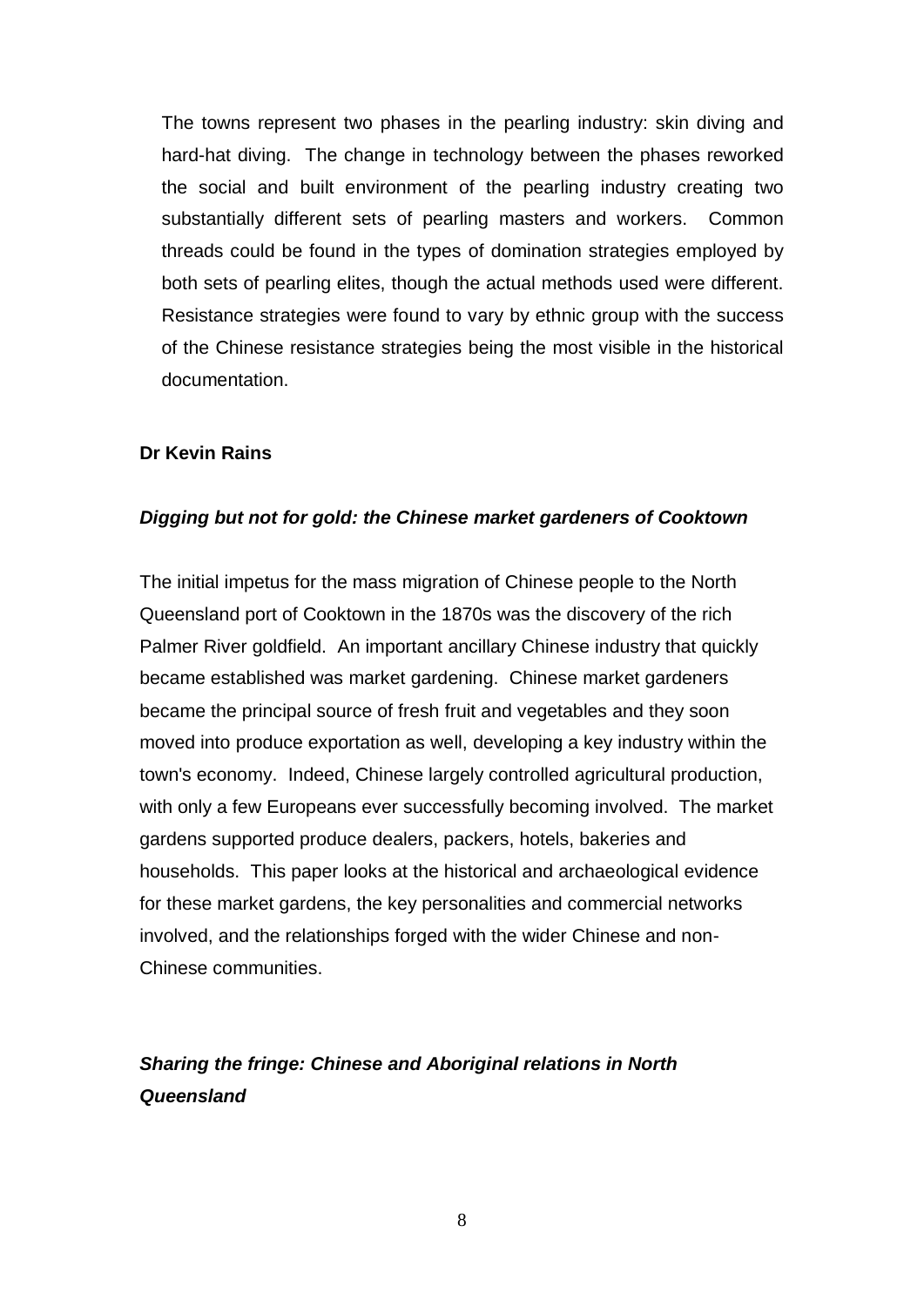This paper examines the social relations between the early Chinese and Aboriginal communities of North Queensland. Being part of the mining-led influx of settlers into the region in the 1870s, Chinese people were seen by local Aboriginal groups as invaders and were met with open hostility. The initial confrontation soon gave way to complex relations of mutual dependency. Aboriginal people, dispossessed from their land and traditional means of subsistence, became fringe dwellers around European settlements. Here they came into contact with Chinese market gardeners and storekeepers who, experiencing much of the same alienation exerted by White society, became key sources of shelter, provisions and employment. In turn, Chinese businesses gained access to a valuable labour force and Chinese men sought companionship with Aboriginal women. Government and anecdotal evidence suggests that many Chinese-Aboriginal 'marriages' and families were established.

In the 1890s Government authorities viewed such close ties with alarm. The Indigenous inhabitants of Queensland, having suffered the devastating effects of the colonisation process, were believed to be a dying race requiring isolation and protection. This was particularly the case in North Queensland where relatively large numbers of Aboriginal people still existed and were an integral aspect of the local social and economic fabric. Within this misinformed and paternalistic environment, the Chinese were regarded as protagonists in the exploitation and corruption of Aboriginal society. Legislative reforms were introduced to remove Aborigines from outside influences. A major legacy of these reforms was the break-up of Chinese-Aboriginal families, the strict policing of cohabitation with and employment of Aborigines through a permit system, and the accelerated removal of the Aboriginal population to missions and reserves.

### **Sandi Robb James Cook University**

*Beyond the coast: Chinese settler patterns of the western gulf region: North Queensland*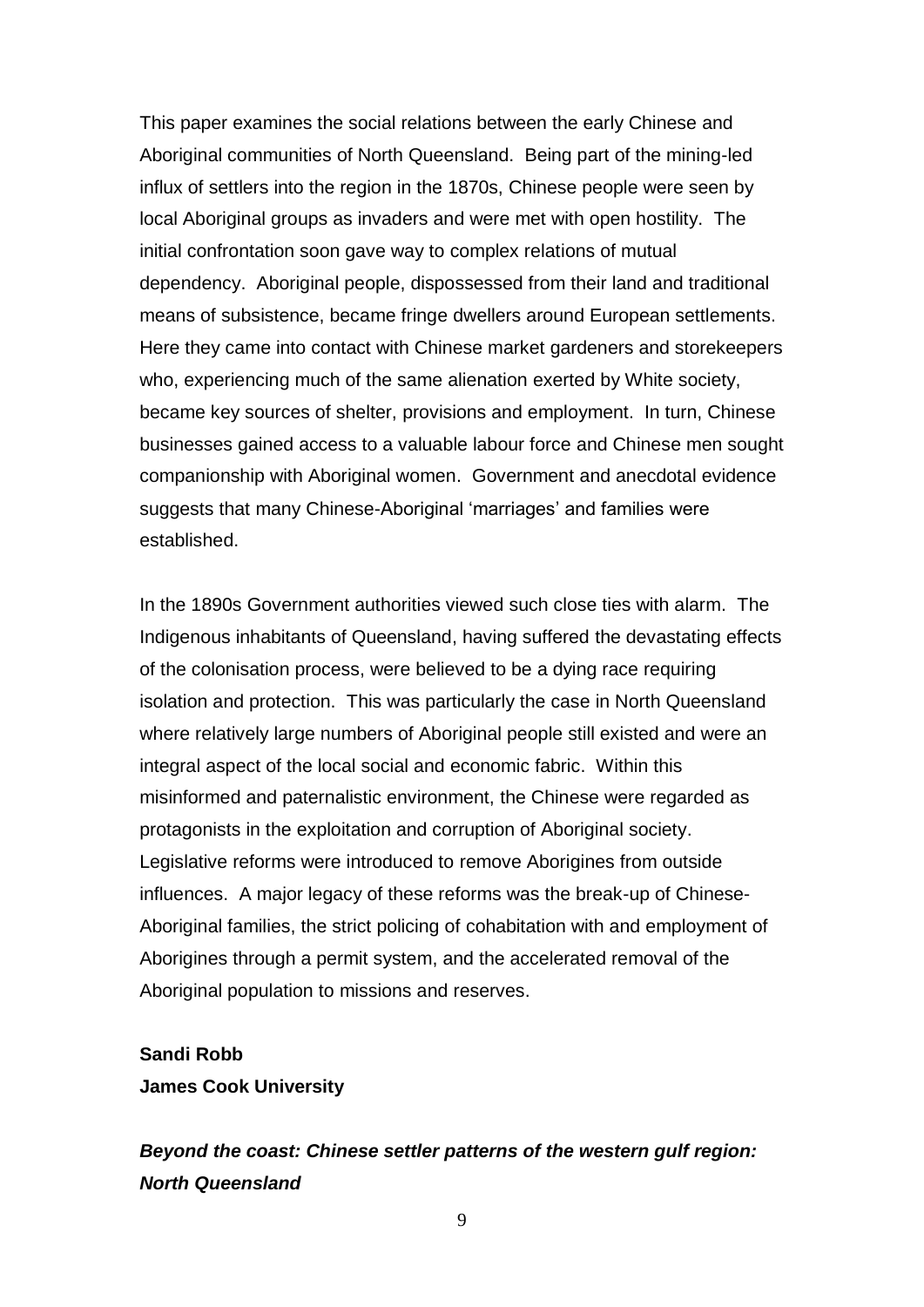(Abstract not available)

### **Dr Leonie Ryder**

### **University of Adelaide**

### *The beginning of ginger growing in Australia*

Early British settlers to Australia brought with them a taste for ginger and a demand for ginger products, and I am exploring how they developed this taste. Scholarly works, local historical records, food books and magazines, and literature of Buderim Ginger Ltd maintain that some pieces of ginger root found their way to Buderim, in Southeast Queensland, by chance, sometime shortly before or during World War I. Buderim became the centre of ginger growing in the 1950s. However, my research to date has revealed that this story is only a very small and not wholly accurate part of a much broader story which began much earlier. From at least the 5th century, Chinese sailors carried ginger growing in pots on their ships, and it is possible that Chinese fishing Australia's northern shores for bêche-de-mer left ginger growing there before white settlement. It is certain that Chinese immigrants and workers who came to Australia in the 1800s brought with them living rhizomes which they planted in their gardens in North Queensland and the Northern Territory. This paper examines the Chinese involvement in establishing ginger growing in Australia.

**John & Bev Shay Cook Shire Historical Society**

### *A productive community*

This paper is an in-depth look at the Chinese community in the Cooktown-Palmer region from 1893 to 1910. The presentation will cover who lived in the various communities in this region, and how these communities were supportive of one another through occupations and productivity. This is a